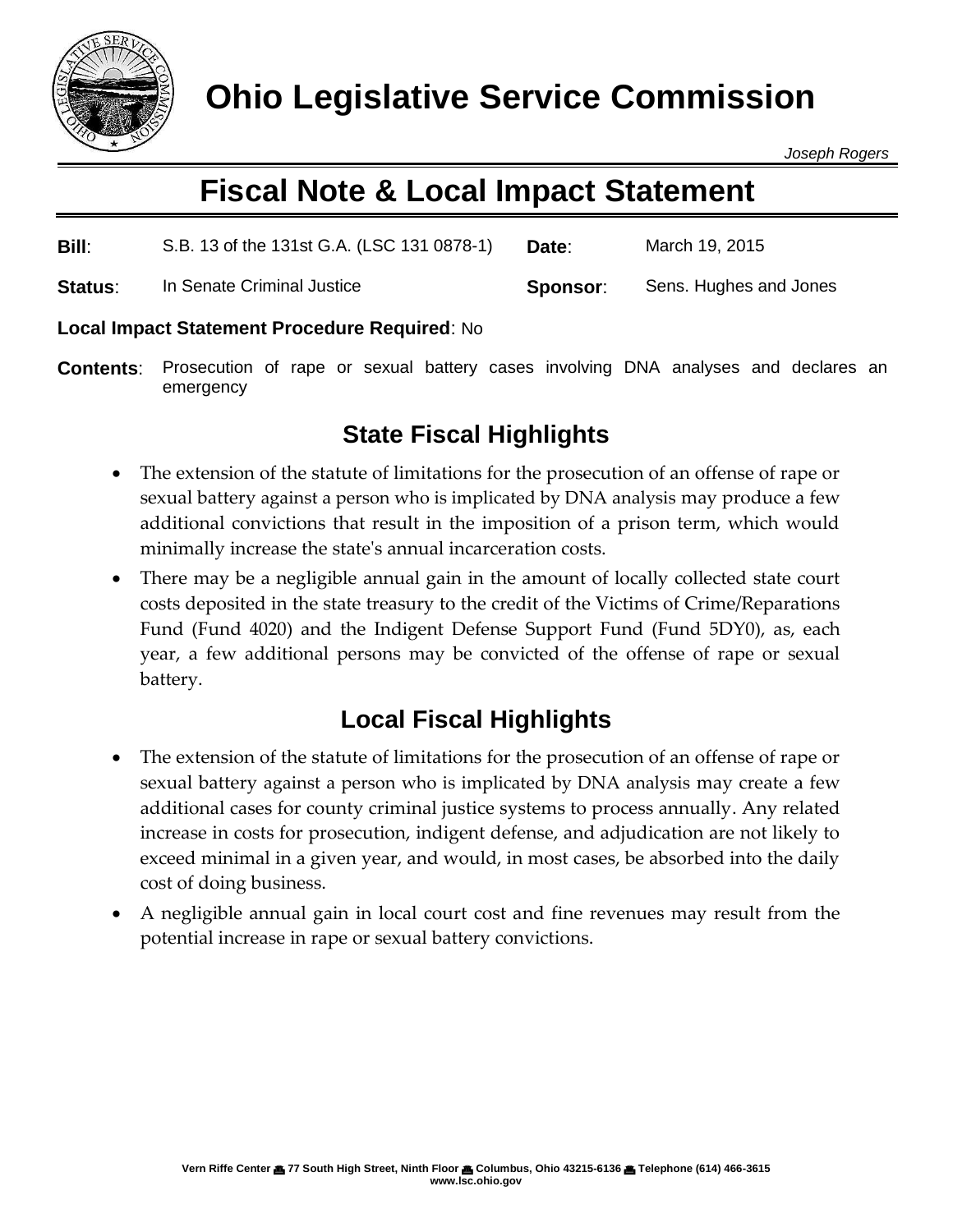### **Detailed Fiscal Analysis**

The bill extends the statute of limitations for commencing a criminal prosecution of the offense of rape or sexual battery against a person who is implicated by DNA analysis. Under current law, a prosecution for the offense of rape or sexual battery generally is barred unless it is commenced within 20 years after the offense was committed. The bill provides that, in a case in which DNA analysis implicates an identified person in the commission of either of these two offenses, and the 20-year statute of limitations has expired, prosecution may commence within an additional five-year period after the DNA identification is confirmed. If there is a DNA match and the 20-year statute of limitations has not yet expired, prosecution may commence within the longer of 20 years after the offense is committed or five years after the date the laboratory report confirming the DNA identification is published. The bill also declares an emergency.

As a result of this change, additional criminal cases could be adjudicated that otherwise may have been barred under current law. The exact number of future cases is uncertain, but not expected to be large, relative to existing caseloads.

#### **Expenditures**

The bill may increase county criminal justice system costs, in terms of prosecution, defense, and adjudication costs, if additional rape and sexual battery cases are generated. The likely sentencing outcome, if the offender is convicted, is the imposition of a prison term, thus creating additional costs for the Department of Rehabilitation and Correction. The marginal cost of adding one offender to that system is between \$3,000 and \$4,000 annually. Therefore, the total annual cost for DRC to add a few more sex offenders to its institutional population each year will be minimal at most.

Rape is a felony of the first degree, and can carry a definite prison term of 3, 4, 5, 6, 7, 8, 9, or 10 years, or a term of life with or without parole. Sexual battery, depending on the circumstances of the case, is either a felony of the third degree (carrying a definite prison term of 1, 2, 3, 4, or 5 years) or a felony of the second degree (carrying a definite prison term of 2, 3, 4, 5, 6, 7, or 8 years).

#### **Revenues**

Given the small number of likely additional rape and sexual battery convictions, and the difficulties of collecting financial sanctions from unwilling or indigent offenders, the amount of state and local revenues that might be gained annually will be negligible. Courts are generally required to order an offender convicted of a criminal offense to pay a mix of state and local court costs and fines. A court is permitted to waive their collection if the offender is determined to be indigent. It should also be noted that courts rarely, if ever, impose the maximum permissible fine. For a felony of